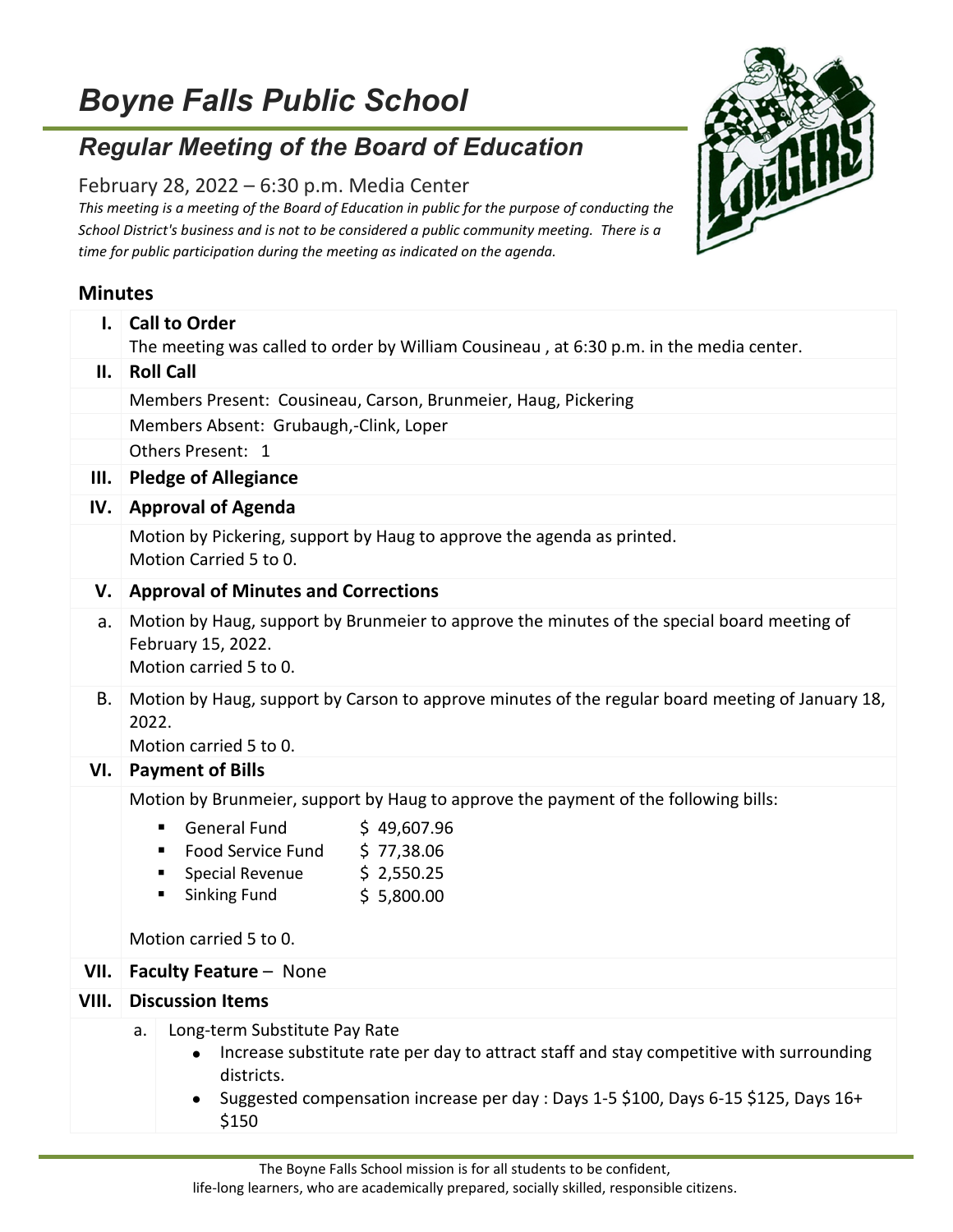|       | b.                       | <b>NFHS Network</b>                                                                                                                                                                                                                                                                                                                                                                                                                                                                      |  |
|-------|--------------------------|------------------------------------------------------------------------------------------------------------------------------------------------------------------------------------------------------------------------------------------------------------------------------------------------------------------------------------------------------------------------------------------------------------------------------------------------------------------------------------------|--|
|       |                          | Reviewed information and answered Board questions.                                                                                                                                                                                                                                                                                                                                                                                                                                       |  |
| IX.   | <b>Committee Reports</b> |                                                                                                                                                                                                                                                                                                                                                                                                                                                                                          |  |
|       | a.                       | Executive-None                                                                                                                                                                                                                                                                                                                                                                                                                                                                           |  |
|       | b.                       | Policy-Next policy review meeting scheduled for March 21 <sup>st</sup> at 5 p.m. before the regular<br>meeting                                                                                                                                                                                                                                                                                                                                                                           |  |
|       | C <sub>1</sub>           | Building/Grounds/Transportation-None                                                                                                                                                                                                                                                                                                                                                                                                                                                     |  |
| Х.    |                          | <b>Student Success Advisor</b>                                                                                                                                                                                                                                                                                                                                                                                                                                                           |  |
|       | a.                       | Josh Manker appointed to work as paraprofessional for grades 6-12, he is doing great!                                                                                                                                                                                                                                                                                                                                                                                                    |  |
|       | b.                       | As requested by students and their families after school tutoring has been made available<br>Monday thru Thursday and is going very well.                                                                                                                                                                                                                                                                                                                                                |  |
|       | C <sub>1</sub>           | Two more weeks remain for winter recreation. There has been an abundance of volunteers this<br>year.                                                                                                                                                                                                                                                                                                                                                                                     |  |
|       | d.                       | Let's get geared up to read! March $1st$ is the kick off of March is reading month!                                                                                                                                                                                                                                                                                                                                                                                                      |  |
|       | e.                       | Boyne Falls has been awarded the Set Seg Grant-Educational Excellence Award in the amount<br>of \$2500. The grant will be used to purchase a Gazebo intended for an outdoor classroom<br>space.                                                                                                                                                                                                                                                                                          |  |
| XI.   |                          | <b>Student Representative Report</b>                                                                                                                                                                                                                                                                                                                                                                                                                                                     |  |
|       | a.                       | After school tutoring is a great opportunity to crunch out homework. Hopes are high more<br>students will catch on and attend.                                                                                                                                                                                                                                                                                                                                                           |  |
|       | b.                       | There have been no issues with the staff since the mask mandate was removed.                                                                                                                                                                                                                                                                                                                                                                                                             |  |
|       | c.                       | The homecoming dance was a huge success and a great time. A total of 46 people attended<br>this year.                                                                                                                                                                                                                                                                                                                                                                                    |  |
| XII.  |                          | <b>Superintendent's Report</b>                                                                                                                                                                                                                                                                                                                                                                                                                                                           |  |
|       | a.                       | Benchmark assessments have been reviewed to determine growth variations. The timeframe<br>reviewed was September to December.                                                                                                                                                                                                                                                                                                                                                            |  |
|       |                          | K-8 overall Growth: 72% Reading 89% Math<br>$\bullet$                                                                                                                                                                                                                                                                                                                                                                                                                                    |  |
|       |                          | 9 <sup>th</sup> -12 <sup>th</sup> overall Growth: 59% Reading 83% Math.<br>$\bullet$                                                                                                                                                                                                                                                                                                                                                                                                     |  |
|       |                          | Pre-K majority meeting expectations for entering kindergarten.                                                                                                                                                                                                                                                                                                                                                                                                                           |  |
|       | b.                       | New Personnel Elizabeth Williams office help, reporting help. Melinda Puroll is the new<br>executive secretary.                                                                                                                                                                                                                                                                                                                                                                          |  |
|       | C.                       | Per CDC Guidelines on February 25 <sup>th</sup> masking is no longer required on the bus.                                                                                                                                                                                                                                                                                                                                                                                                |  |
|       | d.                       | Govs budget has a long way to go. Legislation we are watching: Computer coding classes could<br>replace foreign language classes. Instruction on opioid usage. Reduction in time for retirees to<br>reenter school from 12 months to 2 months.                                                                                                                                                                                                                                           |  |
|       | e.                       | Positive Covid cases declined with a total of 21 cases in January and 9 cases in February.                                                                                                                                                                                                                                                                                                                                                                                               |  |
| XIII. |                          | <b>Recognition of Audience</b>                                                                                                                                                                                                                                                                                                                                                                                                                                                           |  |
|       | a.                       | The board will recognize anyone wishing to address them. They do reserve the right to limit<br>the time devoted to a specific topic and ask that arrangements be made in the<br>superintendent's office in advance to be placed on the agenda.<br>Frank couldn't do the NFHS survey without a Google Account.<br>$\bullet$<br>Gas Wells off tax rolls going forward.<br>$\bullet$<br>Frank inquired if new administrative assistant was an in-house full-time employee with<br>$\bullet$ |  |
|       |                          | benefits.                                                                                                                                                                                                                                                                                                                                                                                                                                                                                |  |